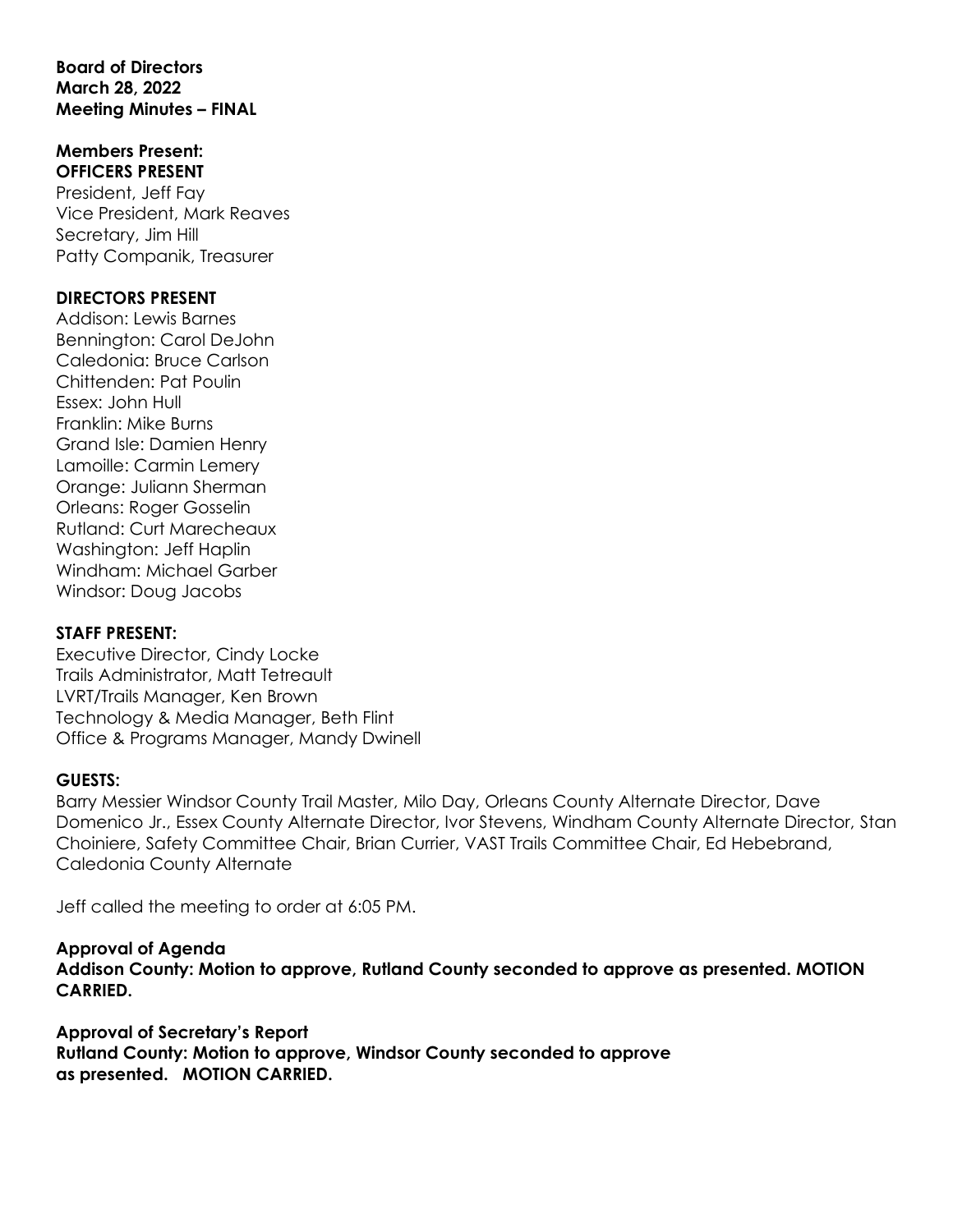# **Approval of Treasurer's Report**

Patty Companik gave a report of the financials as of February 28, 2022.

Summary of Financial Report: GF, TF, SF February 2022 - 5 months - 42% of budget season

#### Income thru February 2022:

- Budget: \$3,310,443
- Monthly Activity: \$252,735 (228,762 from membership income)
- Income to date/season: \$3,002,994 (-307,449 to make budget income expectation)
- PR, Marketing and Grants is 420k less than budget expectation Pass thru money GMNF (grants thru Ntl Forest)/198k and RTP Grooming Grants (grants which VAST bills for after all grooming payments have been made/\$228K) - will see later in summer
- Overall income is at 91% of budgeted income expectations compared to Feb 2021 we were at 92%

#### Expense thru February 2022:

- Budget: \$2,752,476
- Monthly Activity: \$119,688 (41k & 33k = 74k in Salary/Benefits and Operating Costs)
- Expenses to date/season: \$853,447
- Currently at 31% of budget expense expectations compared to Feb 2021 we were at 29%

#### **Washington County: Motion to approve; Rutland County seconded to approve the Treasurer's report as presented. MOTION CARRIED.**

## **Consent Calendar**

n/a

## **Old Business**

n/a

## **NEW BUSINESS**

A. Free Weekend

Cindy mentioned that there have been questions, concerns and suggestions about VT Free Weekend from clubs all over the state. I am curious about club and county feedback. While we started a voluntary registration for free weekend, the data is not pure because it's not mandatory. Currently, there's no state law that says our VAST free weekend registration system is required to ride in VT for free weekend. It does not sit well to offer trail riding privileges without folks signing waivers. Other topics are how much trails get used and it is an added burden to clubs. A reminder to that we do offer a three-day TMA so if folks only want to come to experience VT for a short stay they can, and we can capture their signatures.

Lewis asked if there is a way to track who registered for free weekend & then purchased a 3 day pass and if we track who registered for free weekend or 3-day & purchased a RS next year Cindy answered that yes, we can track that. Cindy asked the BOD members to ask their county and clubs how they feel about the weekend and make suggestions to come back to the BOD with.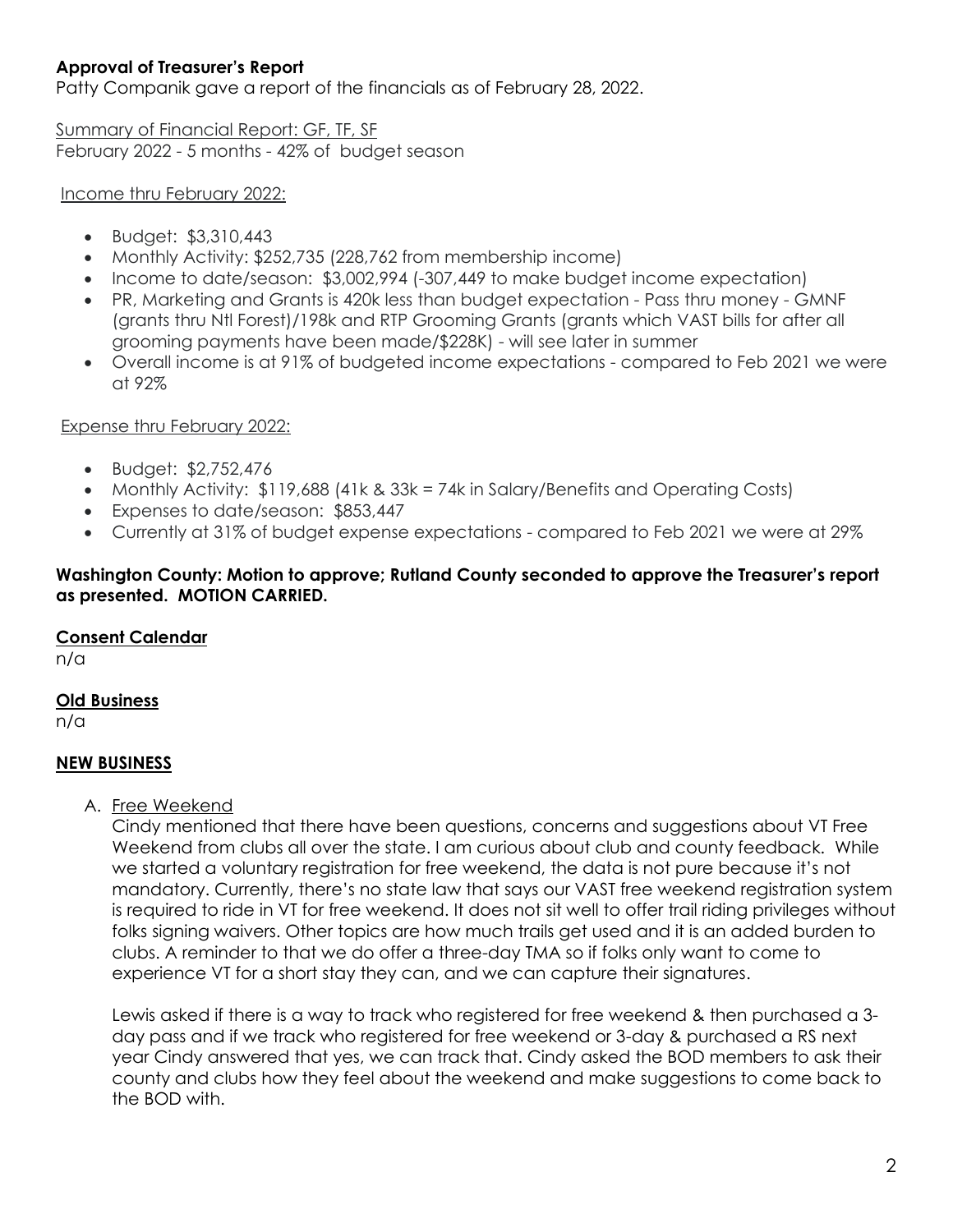- B. \*CPI Increase Matt
	- Annual request from trails committee based on consumer price index
	- Looking to increase to the amount in reports.

• For January 2022 the change is 6.0 *(see attached CPI Index).* The new rates are in parentheses. *The Trails Committee made a recommendation that the Board of Directors approve a 6% increase to raise the capped equipment grant amounts to:* 

0-7.9 Weeks: \$37,200 8.0-11.9 Weeks: \$55,650 12.0-16 Weeks: \$74,200

Predicted based on the economy, an increase for next year may be expected as well.

## **Washington County: Motion to approve; Rutland County seconded to approve the motion to increase based on the CPI as presented. MOTION PASSED.**

C. Update on Administration Request - Cindy

\$1milion for budget was pulled out unexpectedly without testimony from VAST by House Appropriations Committee. Budget is currently transitioned over to the Senate. Sent an email requesting to come in to talk with the Senate this morning regarding the aging fleet.

Lobbyists are permitted to return in person and Frank has returned on site.

## D. Taiga Event Recap - Cindy

The week-long event went very well, and we were glad Taiga came to VT. It was very interesting to see the machines and to learn more about the technology. At this point, the technology and charging support would need some revisions in order to be a good fit for VT. Currently, electronic snowmobiles can go roughly on a 60-mile run on a single charge. Possibly quite a few years from being viable to being ready for the masses. As updates are available, they will be shared with the BOD. Thank you to all who helped with the events.

Mark mentioned how prime targets for electronic snowmobiles could be ski resorts and tour operators for now. Exciting to see a manufacturer come fresh into the market is encouraging. During the event, Mark questioned Taiga on charging stations in Quebec and what the charging process looks like for multiple sleds. Taiga shared a positive connection with VAST.

Jim Hill extended a thank you Cindy for bringing the event to VT and introducing VAST to Taiga.

Mark shared how it was great to have the manufacturer partner with VAST and VT. Mentioned if Polaris, Artic Cat, Yamaha or Skidoo wanted to host an event here, we'd absolutely welcome them too. The event helped to bring National press to the area with focuses from Car & Driver, Washington Post, Electric based media, YouTube

## **Trail Administrator's/ED Report/LVRT Repot – Cindy, Matt and Ken**

Grooming Contractors

Juliann Sherman reviewed Trail Administrator's Report, regarding groomer equipment why a for-profit contractor is asking for grant funds, and how that may take away from clubs. She said she didn't understand why a business can apply and can get money as a for-profit contractor, doing so she said it could take away from volunteer clubs, there are other resources and shouldn't be permitted.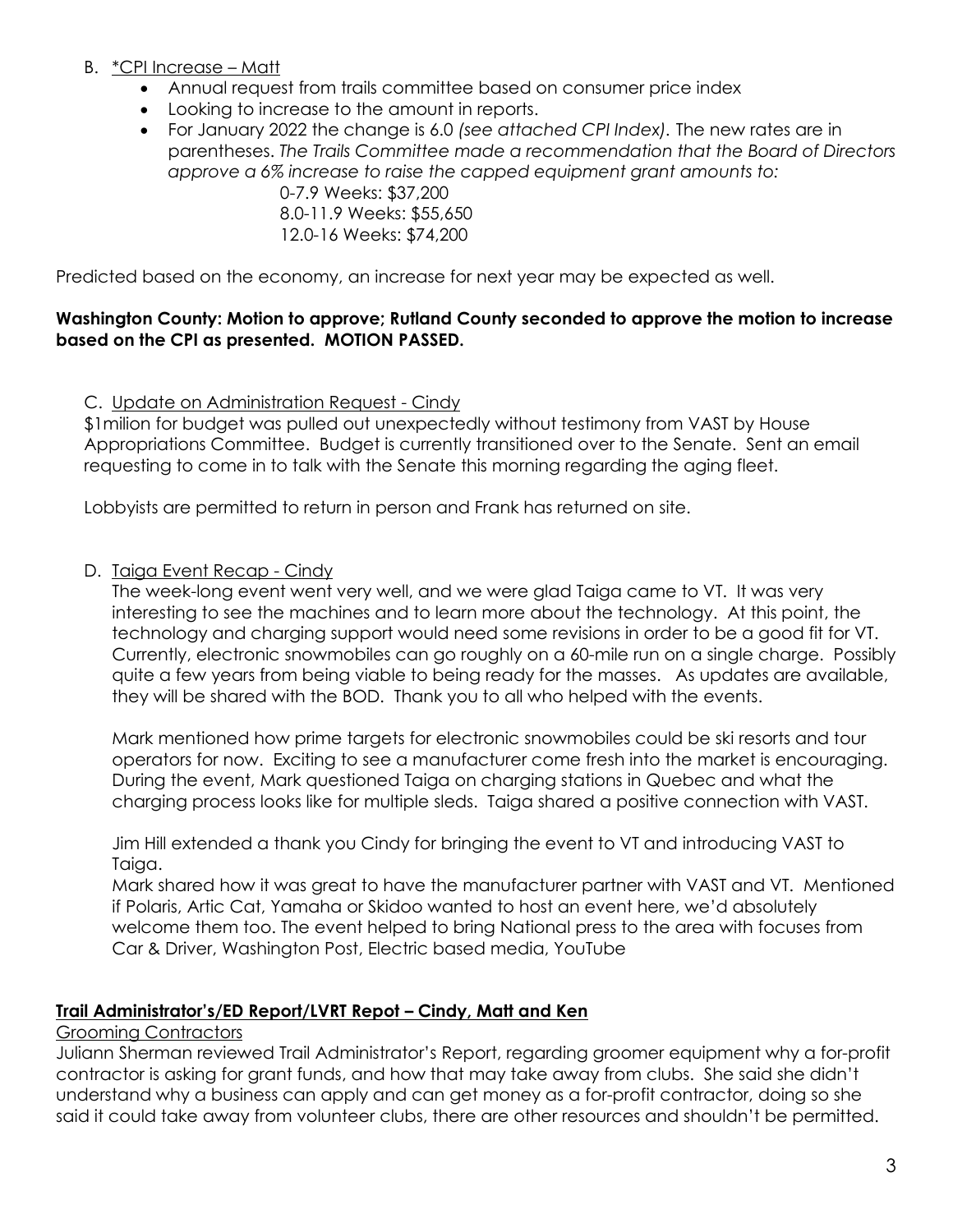Matt shared that grooming contractors are eligible for VAST grants.

Matt mentioned that the only time the contractor runs the equipment is for the clubs. Grants are allowed to contractors after thorough consideration

Juliann stated we're not encouraging enough consolidation of clubs for grooming, this would open the conversation.

Jeff Halpin mentioned we need to be careful of clubs who don't want to or can't groom, groomer contractors, and have taken over many areas where clubs weren't able to get to. We need to be mindful if we were to remove grants to contractors, we wouldn't want that to take away from clubs that aren't able to groom.

#### Resource Committee Presentation

Jeff stated that he is postponing a presentation by the Resource Committee for now. Last week they presented to the Trails Committee some of their findings. Mostly it was about the need for more funding tied to TMA increases. Jeff would like them to continue their work and he is also forming a Working Group to help dive deeper into other ideas like grooming consolidation and leasing programs.

Jeff is open to hearing ideas from county meetings. When sending emails, please include Brian, Matt and Cindy. Encourage BOD to connect with the clubs and see the feedback on the possible TMA price increase.

Curt mentioned it will be tough to try to have an increase for TMAs for next year after a low snow year, after getting a lot of push back and feedback from this year. Some don't remember and realize that winter sports are expensive and there's a lot of work, time, and money that goes into the trails and the sport.

Cindy shared that the ideas regarding potential changes with TMAs pricing are preliminary. The Resource Committee interviewed 12 counties. Changes could be voted on in July or August, with potential updates in May - June for more information and to digest mid-summer. Would have to be voted on at least 30 days from Annual Meeting.

Carmin reminded that VT is their own entity as a non-profit organization vs. other states that are run through the state. The last time there was an increase was a few years ago.

Cindy confirmed last price increase for TMAs was 3 years ago. The price increase for TMAs was \$5 and goes directly into the trails each September.

Carmin reminded the BOD of the massive undertaking the Resource Committee had to review this project and welcomed the idea of offering extra support. Thank you for their time.

Cindy reminded BOD this doesn't have to be voted on prior to annual meeting and can be pushed out more, unless you are seeking a TMA increase.

#### LVRT - Ken

Next public meeting for LVRT Management Plan will be Tuesday 3/29 in person in St. Johnsbury and via Zoom. Progress seems to be on track for possible completion by next summer.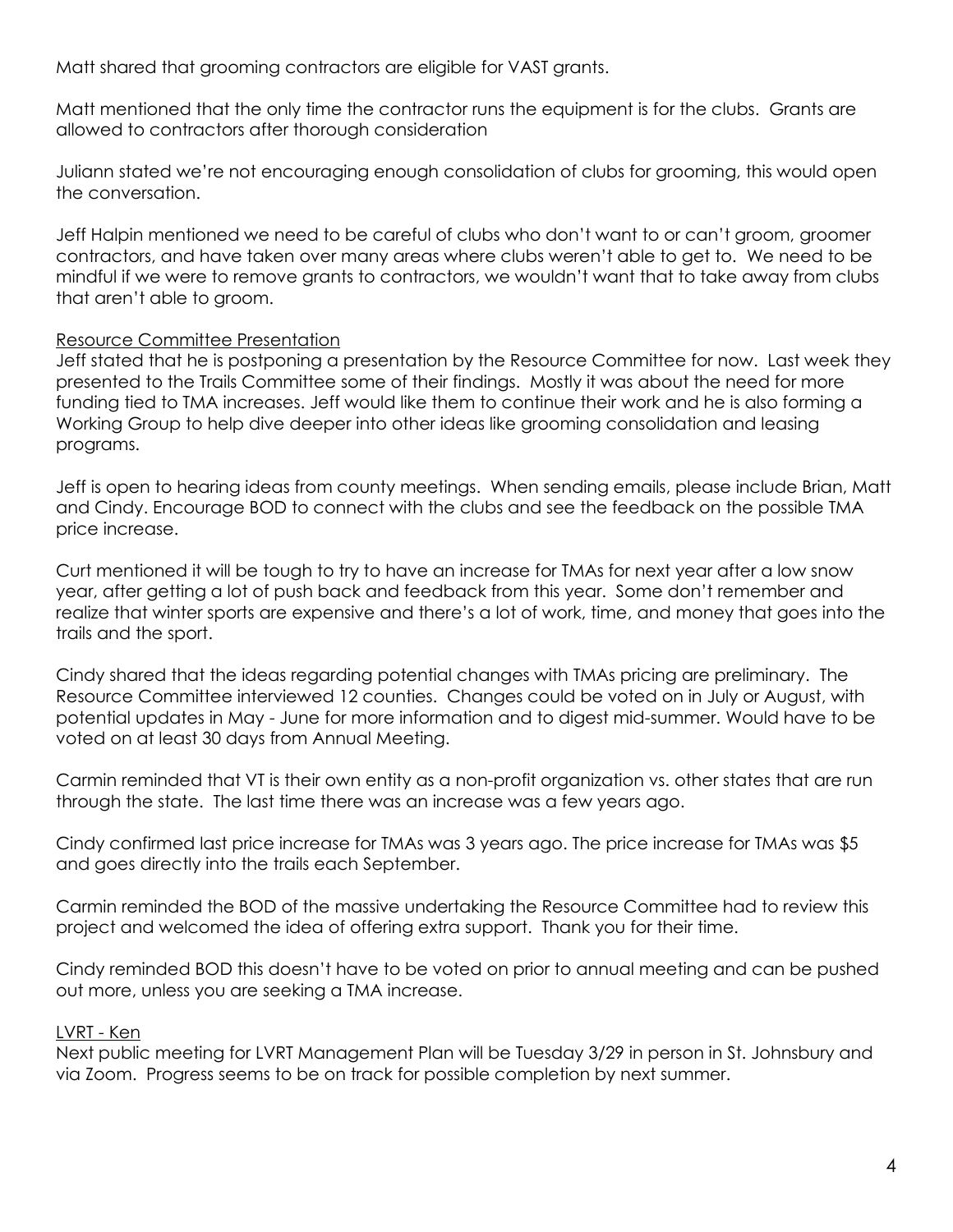# **Other**

Carmin extends a warm welcome back to Brian Currier in his role of chair for the Trails Committee. Jeff shared his appreciation to Brian for returning.

Brian thanked the BOD. Brian was on the BOD 2009-2013 and was an alternate prior to that.

## **Committee and Other Meeting Reports**

Northeast Chapter and USA - Pat Poulin, Jeff Fay at VT Representatives

Pat Poulin shared there was a meeting 2 weeks and reviewed things going on out west with National Parks and with the Feds.

VT Snow Trails Conservancy – Jim Hill, VSTC President n/a

Law Enforcement – Gary Nolan, Chair n/a

## Lamoille Valley Rail Trail Committee – Ken Brown

We will finally be requesting bids to replace the rotten LVRT bridge decks. It is expected there could be a month or two wait for materials, so we will be getting complaints about the plywood patchwork, but if you do hear from people, you can let them know we are trying to get the bridges fixed, we're just waiting on weather and materials.

## Awards & Nominating – Patty Companik, Chair

We welcomed Amber Stevens as a new member of the committee last month

- May 1 deadline for award nominations
- Scholarships:
- Small pool of scholarship candidates this year but all were excellent!
- Top 2 scorers were just 1 point apart from each other:
- Dustin Beloin Club: Country Riders Orleans County
- Nicole Fullerton Club: Long Hill Windsor County. Notification will be sent to the scholarship recipients this week. Dustin's application was also sent to the Northeast Chapter.

Name badge contact isn't there anymore.

## By-Laws & Policy – Mark Reaves, Chair

Waiting to connect on where things are at. Cindy offered to meet with Mark to review the bylaws.

## Annual Meeting, Cindy

Meeting is on September 10<sup>th</sup> in Island Pond, the venue is outside.

# Executive Committee, Jeff

N/a

# Finance - Patty Companik, Chair

Soon we will be working on the budget with Cindy and the Committee Members in preparation of the annual meeting.

## Long Range Planning & Organizational - Mark Reaves, Chair

Still in process of getting license approved. Working on wording, looks to be on track.